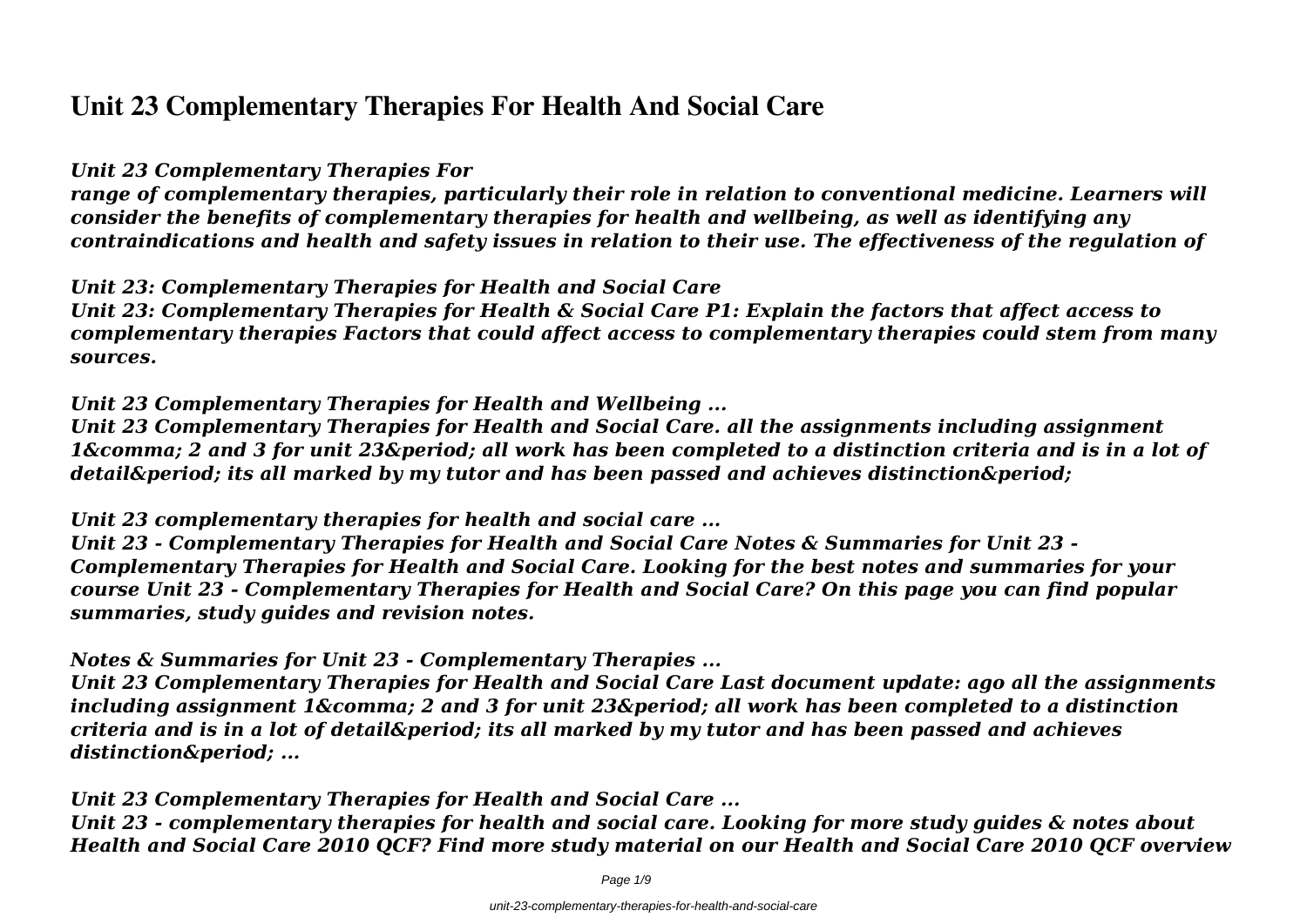*page . Essay P2 Unit 23 explain how the use of complementary therapies is regulated.*

*P2 unit 23 explain how the use of complementary therapies ...*

*Unit 23 task 1, I achieved a distinction for this assignment s it is well informed and the criteria are met indepth.*

*Unit 23 task 1 - Unit 23 - Complementary Therapies for ...*

*Make a list of the all the different complementary therapies you can think of If your unsure - have a go!!" Types of Complementary Therapies How many did you think of? Acupuncture Aromatherapy Alexander technique Art Therapy Ayurvedic medicine Bach Flower remedies Bio-chemic*

*Unit 23: Complementary Therapies by Samantha Brooksbank on ...*

*Make a list of the all the different complementary therapies you can think of If your unsure - have a go!!" Types of Complementary Therapies How many did you think of? 1. Acupuncture 2. Aromatherapy 3. Alexander technique 4. Art Therapy 5. Ayurvedic medicine 5. Bach Flower*

*Unit 23: Complementary Therapies by Courtney Edwards on Prezi*

*Unit 23, Task 3, P5 M3 D2 2787 Words May 29, 2016 12 Pages Case study – Eileen is a 68 year old pensioner who suffers with arthritis, her arthritis has been getting worse since she turned 65 and has tried everything within the orthodox health system to try and ease the condition but unfortunately nothing has been successful in helping her and ...*

*Unit 23, Task 3, P5 M3 D2 - 2787 Words | Bartleby*

*How Complementary Therapies are regulated CNHC is the UK voluntary regulator for complementary healthcare practitioners. CNHC stands for Complementary and Natural Healthcare Council. This was set up with the Governments support to protect the public by providing s UK voluntary register of complementary therapists.*

*Unit 23 Health and Social Care - 2293 Words | Bartleby*

*Unit 23: Complimentary Therapies for Health and Social Care M2 compare the role of two complementary therapies with those of more orthodox treatments M3 discuss the role of two complementary therapies in maintaining health and wellbeing D1 evaluate the role of two complementary therapies in contemporary society D2 evaluate the effectiveness of two complementary therapies in maintaining health and wellbeing*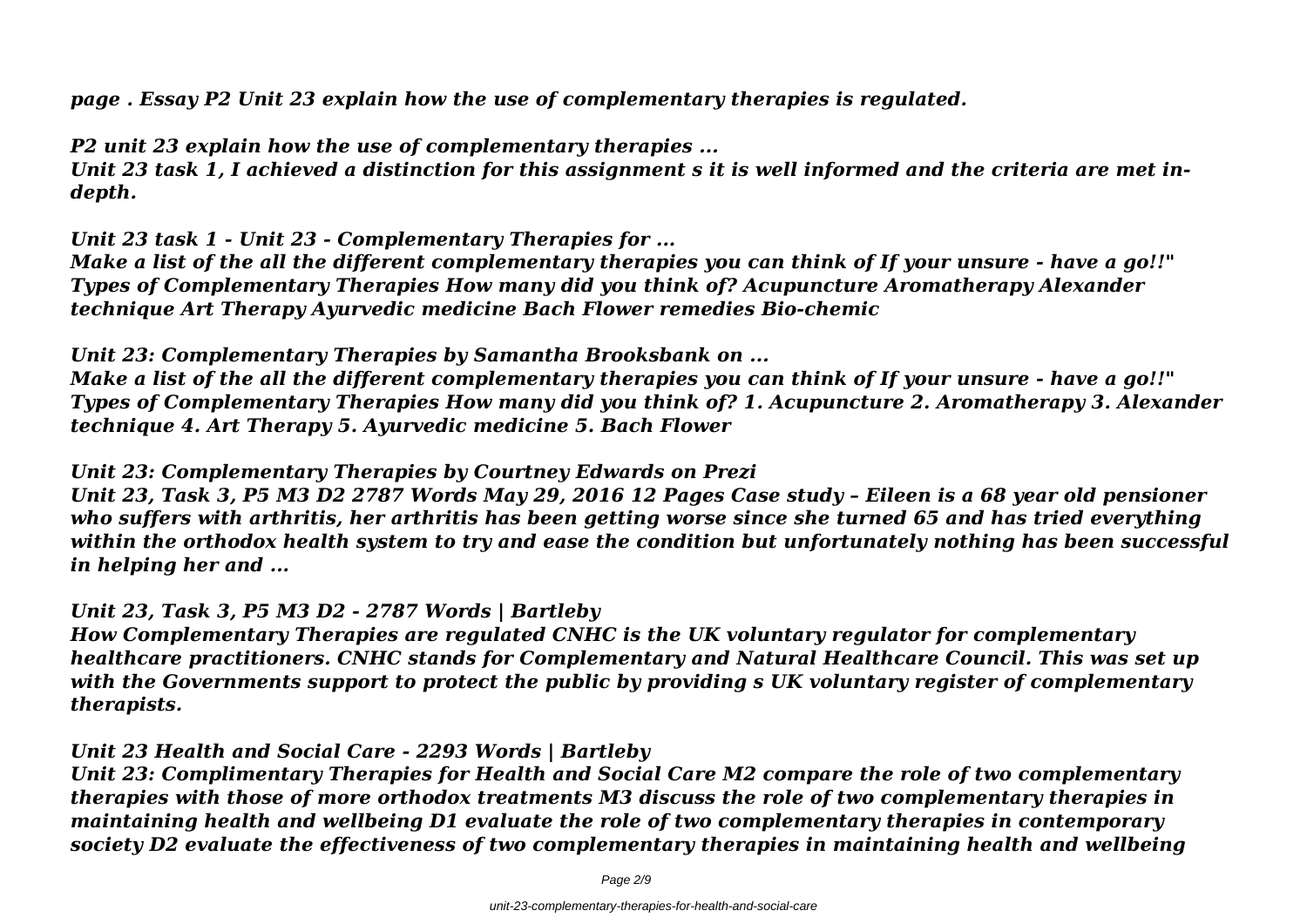*health and social care - unit 23 complimentary therapies ...*

*Unit 23 Complementary Therapies for Health and Wellbeing Essay. Unit 23: Complementary Therapies for Health & Social Care P1: Explain the factors that affect access to complementary therapies Factors that could affect access to complementary therapies could stem from many sources.*

*Complementary Therapies - 2043 Words | Cram*

*Read this essay on Unit 23, Task 3, P5 M3 D2. Come browse our large digital warehouse of free sample essays. Get the knowledge you need in order to pass your classes and more. Only at TermPaperWarehouse.com"*

*Unit 23, Task 3, P5 M3 D2 - Term Paper Academia.edu is a platform for academics to share research papers.*

*(DOC) Unit 18: Complementary Therapies | Tibebu Dejene ...*

*Locus Assignment help offers quality assignment writing service in UK, Unit 18 Complementary Therapies is part of level 5 course. Locus Assignment help offers quality assignment writing service in UK, Unit 18 Complementary Therapies is part of level 5 course. ... The aim of this unit is to provide an understanding of the delivery and usage of a ...*

*Unit 18 Complementary Therapies - Locus Assignment Help Complementary and alternative medicine in the management of pain, dyspnea, and nausea and vomiting near the end of life: a systematic review. CX Pan, RS Morrison, J Ness, A Fugh-Berman, and RM Leipzig.. Review published: 2000.*

*Complementary and alternative medicine in the management ...*

*unit 23 complimentary therapies task 3. task 3 of the complimentary therapies&period: Preview 1 out of 10 pages. View example ... Course Unit 23 - Complementary Therapies for Health and Social Care; All documents for this subject (15) Document information. Uploaded on 25 march 2019; Number of pages 10;*

*Make a list of the all the different complementary therapies you can think of If your unsure - have a go!!" Types of Complementary Therapies How many did you think of? Acupuncture Aromatherapy Alexander technique Art Therapy Ayurvedic medicine Bach Flower remedies Bio-chemic Unit 23 Health and Social Care - 2293 Words | Bartleby (DOC) Unit 18: Complementary Therapies | Tibebu Dejene ...* Page 3/9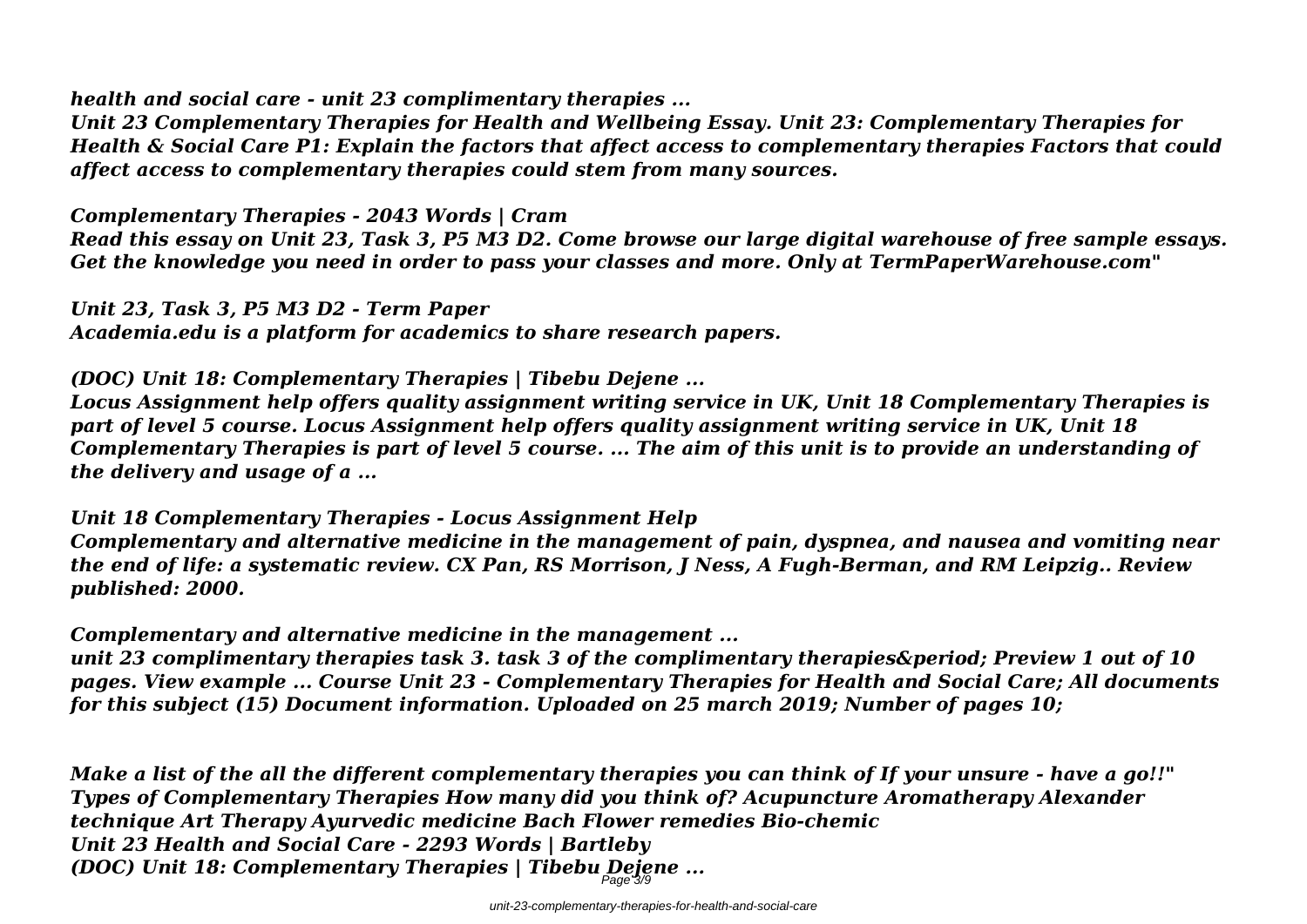#### *Unit 23 Complementary Therapies For*

*range of complementary therapies, particularly their role in relation to conventional medicine. Learners will consider the benefits of complementary therapies for health and wellbeing, as well as identifying any contraindications and health and safety issues in relation to their use. The effectiveness of the regulation of*

## *Unit 23: Complementary Therapies for Health and Social Care*

*Unit 23: Complementary Therapies for Health & Social Care P1: Explain the factors that affect access to complementary therapies Factors that could affect access to complementary therapies could stem from many sources.*

## *Unit 23 Complementary Therapies for Health and Wellbeing ...*

*Unit 23 Complementary Therapies for Health and Social Care. all the assignments including assignment 16. Also and 3 for unit 236 period: all work has been completed to a distinction criteria and is in a lot of* detail&period: its all marked by my tutor and has been passed and achieves distinction&period:

### *Unit 23 complementary therapies for health and social care ...*

*Unit 23 - Complementary Therapies for Health and Social Care Notes & Summaries for Unit 23 - Complementary Therapies for Health and Social Care. Looking for the best notes and summaries for your course Unit 23 - Complementary Therapies for Health and Social Care? On this page you can find popular summaries, study guides and revision notes.*

*Notes & Summaries for Unit 23 - Complementary Therapies ...*

*Unit 23 Complementary Therapies for Health and Social Care Last document update: ago all the assignments including assignment 1&comma: 2 and 3 for unit 23&period: all work has been completed to a distinction criteria and is in a lot of detail. its all marked by my tutor and has been passed and achieves* distinction&period: ...

*Unit 23 Complementary Therapies for Health and Social Care ...*

*Unit 23 - complementary therapies for health and social care. Looking for more study guides & notes about Health and Social Care 2010 QCF? Find more study material on our Health and Social Care 2010 QCF overview page . Essay P2 Unit 23 explain how the use of complementary therapies is regulated.*

*P2 unit 23 explain how the use of complementary therapies ...*

*Unit 23 task 1, I achieved a distinction for this assignment s it is well informed and the criteria are met in-*Page 4/9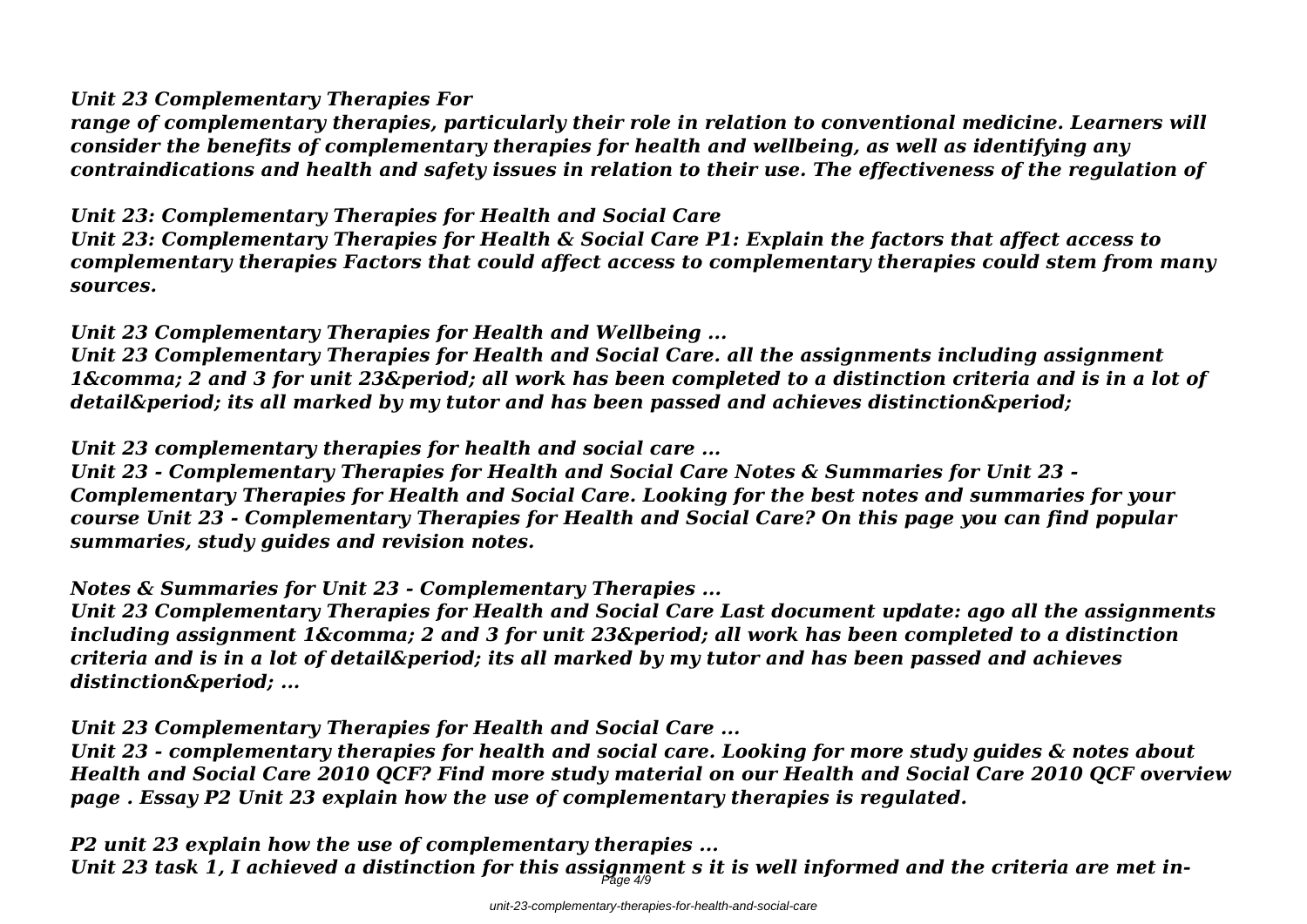*depth.*

*Unit 23 task 1 - Unit 23 - Complementary Therapies for ...*

*Make a list of the all the different complementary therapies you can think of If your unsure - have a go!!" Types of Complementary Therapies How many did you think of? Acupuncture Aromatherapy Alexander technique Art Therapy Ayurvedic medicine Bach Flower remedies Bio-chemic*

*Unit 23: Complementary Therapies by Samantha Brooksbank on ...*

*Make a list of the all the different complementary therapies you can think of If your unsure - have a go!!" Types of Complementary Therapies How many did you think of? 1. Acupuncture 2. Aromatherapy 3. Alexander technique 4. Art Therapy 5. Ayurvedic medicine 5. Bach Flower*

*Unit 23: Complementary Therapies by Courtney Edwards on Prezi*

*Unit 23, Task 3, P5 M3 D2 2787 Words May 29, 2016 12 Pages Case study – Eileen is a 68 year old pensioner who suffers with arthritis, her arthritis has been getting worse since she turned 65 and has tried everything within the orthodox health system to try and ease the condition but unfortunately nothing has been successful in helping her and ...*

#### *Unit 23, Task 3, P5 M3 D2 - 2787 Words | Bartleby*

*How Complementary Therapies are regulated CNHC is the UK voluntary regulator for complementary healthcare practitioners. CNHC stands for Complementary and Natural Healthcare Council. This was set up with the Governments support to protect the public by providing s UK voluntary register of complementary therapists.*

## *Unit 23 Health and Social Care - 2293 Words | Bartleby*

*Unit 23: Complimentary Therapies for Health and Social Care M2 compare the role of two complementary therapies with those of more orthodox treatments M3 discuss the role of two complementary therapies in maintaining health and wellbeing D1 evaluate the role of two complementary therapies in contemporary society D2 evaluate the effectiveness of two complementary therapies in maintaining health and wellbeing*

*health and social care - unit 23 complimentary therapies ...*

*Unit 23 Complementary Therapies for Health and Wellbeing Essay. Unit 23: Complementary Therapies for Health & Social Care P1: Explain the factors that affect access to complementary therapies Factors that could affect access to complementary therapies could stem from many sources.* Page 5/9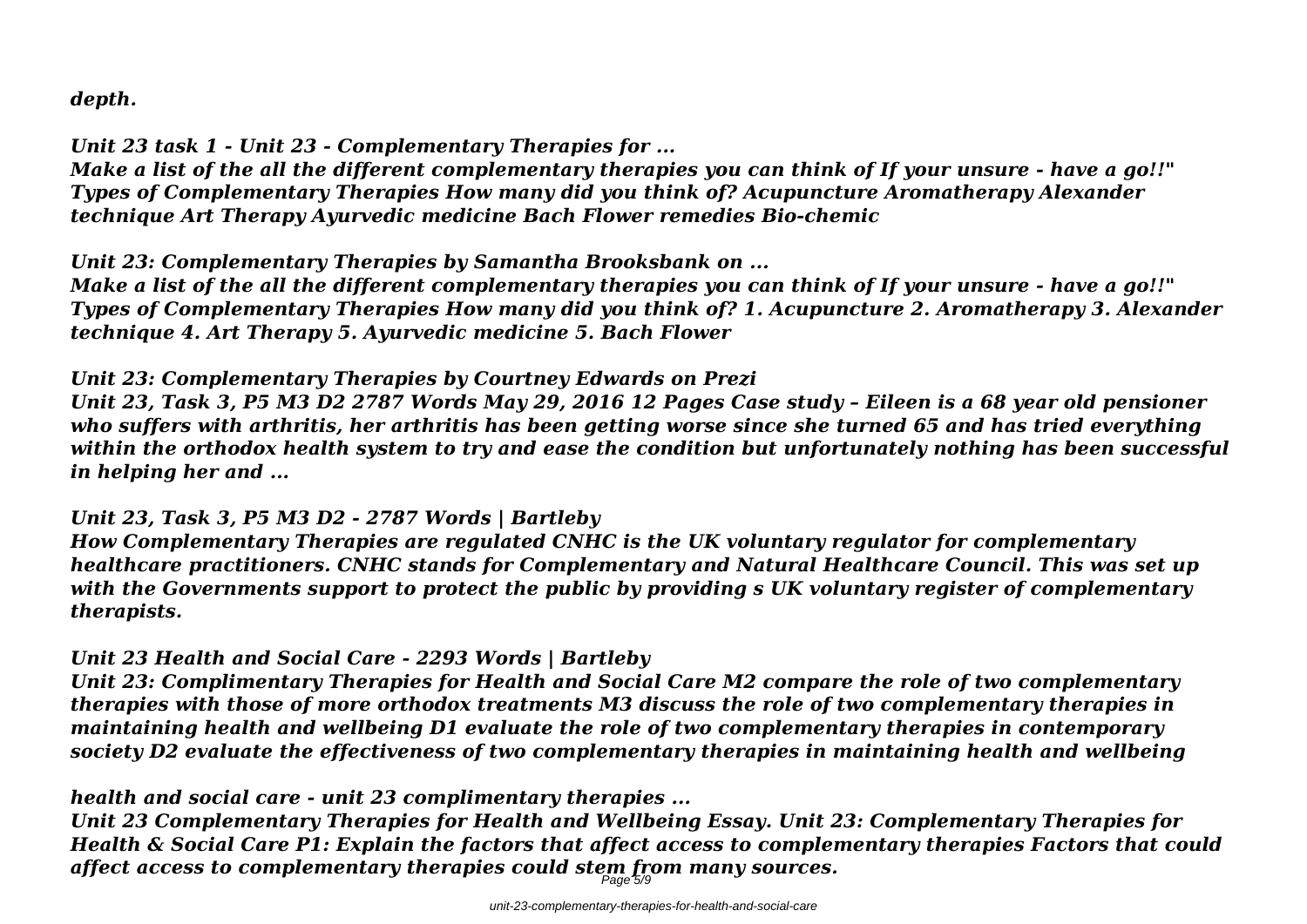*Complementary Therapies - 2043 Words | Cram*

*Read this essay on Unit 23, Task 3, P5 M3 D2. Come browse our large digital warehouse of free sample essays. Get the knowledge you need in order to pass your classes and more. Only at TermPaperWarehouse.com"*

*Unit 23, Task 3, P5 M3 D2 - Term Paper*

*Academia.edu is a platform for academics to share research papers.*

*(DOC) Unit 18: Complementary Therapies | Tibebu Dejene ...*

*Locus Assignment help offers quality assignment writing service in UK, Unit 18 Complementary Therapies is part of level 5 course. Locus Assignment help offers quality assignment writing service in UK, Unit 18 Complementary Therapies is part of level 5 course. ... The aim of this unit is to provide an understanding of the delivery and usage of a ...*

*Unit 18 Complementary Therapies - Locus Assignment Help Complementary and alternative medicine in the management of pain, dyspnea, and nausea and vomiting near the end of life: a systematic review. CX Pan, RS Morrison, J Ness, A Fugh-Berman, and RM Leipzig.. Review published: 2000.*

*Complementary and alternative medicine in the management ...*

*unit 23 complimentary therapies task 3. task 3 of the complimentary therapies&period: Preview 1 out of 10 pages. View example ... Course Unit 23 - Complementary Therapies for Health and Social Care; All documents for this subject (15) Document information. Uploaded on 25 march 2019; Number of pages 10;*

*How Complementary Therapies are regulated CNHC is the UK voluntary regulator for complementary healthcare practitioners. CNHC stands for Complementary and Natural Healthcare Council. This was set up with the Governments support to protect the public by providing s UK voluntary register of complementary therapists. Unit 23: Complementary Therapies for Health & Social Care P1: Explain the factors that affect access to complementary therapies Factors that could affect access to complementary therapies could stem from many sources.*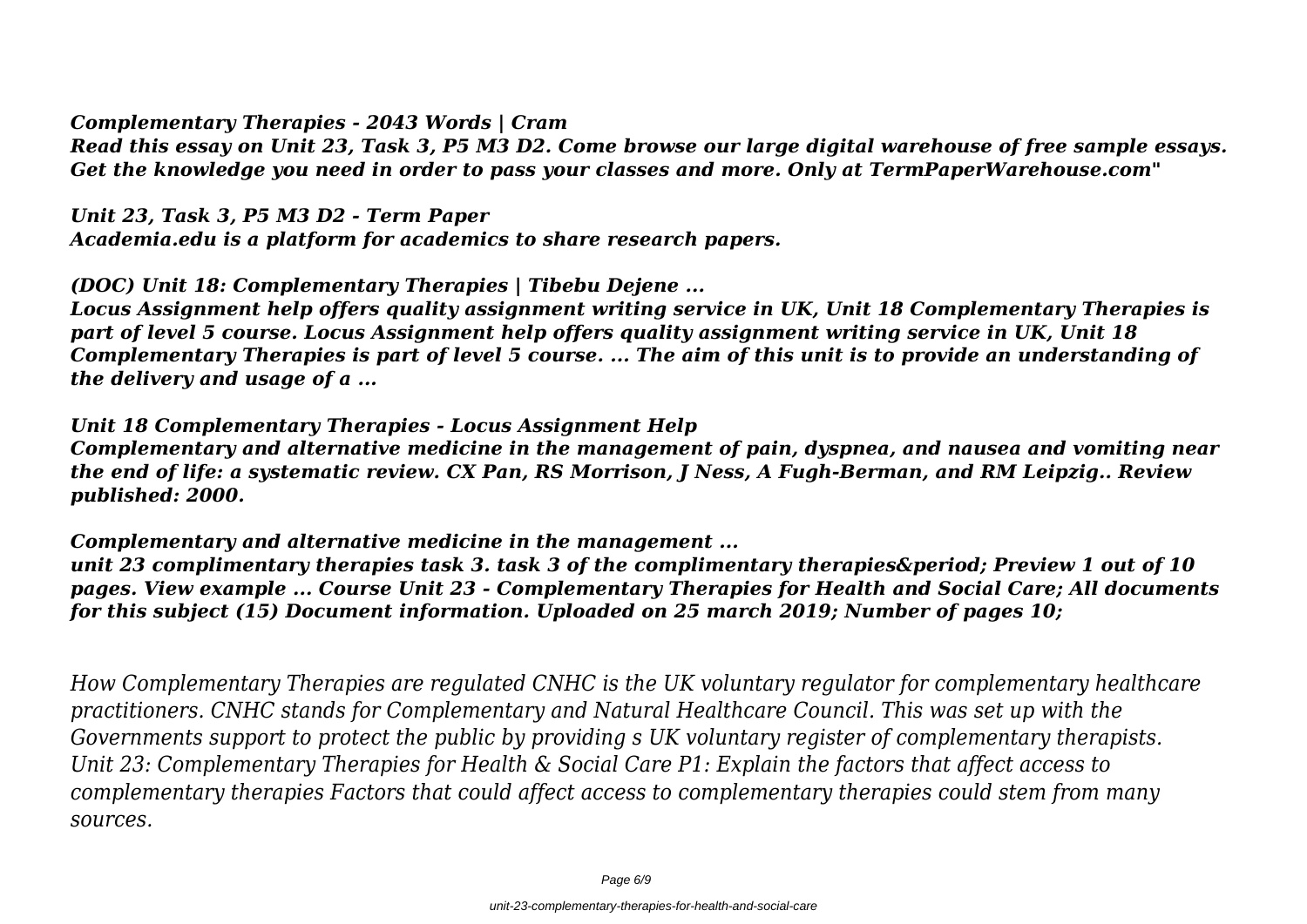*Unit 23 task 1, I achieved a distinction for this assignment s it is well informed and the criteria are met in-depth.*

unit 23 complimentary therapies task 3. task 3 of the complimentary therapies. Preview 1 out of 10 pages. View example ... Course Unit 23 - Complementary Therapies for Health and Social Care; All documents for this subject (15) Document information. Uploaded on 25 march 2019; Number of pages 10;

Locus Assignment help offers quality assignment writing service in UK, Unit 18 Complementary Therapies is part of level 5 course. Locus Assignment help offers quality assignment writing service in UK, Unit 18 Complementary Therapies is part of level 5 course. ... The aim of this unit is to provide an understanding of the delivery and usage of a

Unit 23, Task 3, P5 M3 D2 2787 Words May 29, 2016 12 Pages Case study – Eileen is a 68 year old pensioner who suffers with arthritis, her arthritis has been getting worse since she turned 65 and has tried everything within the orthodox health system to try and ease the condition but unfortunately nothing has been successful in helping her and ...

#### **Complementary and alternative medicine in the management ...**

...

Academia.edu is a platform for academics to share research papers.

Read this essay on Unit 23, Task 3, P5 M3 D2. Come browse our large digital warehouse of free sample essays. Get the knowledge you need in order to pass your classes and more. Only at TermPaperWarehouse.com"

Unit 23 - complementary therapies for health and social care. Looking for more study guides & notes about Health and Social Care 2010 QCF? Find more study material on our Health and Social Care 2010 QCF overview page . Essay P2 Unit 23 explain how the use of complementary therapies is regulated.

**health and social care - unit 23 complimentary therapies ... Unit 23: Complementary Therapies by Samantha Brooksbank on ... Unit 18 Complementary Therapies - Locus Assignment Help Complementary Therapies - 2043 Words | Cram**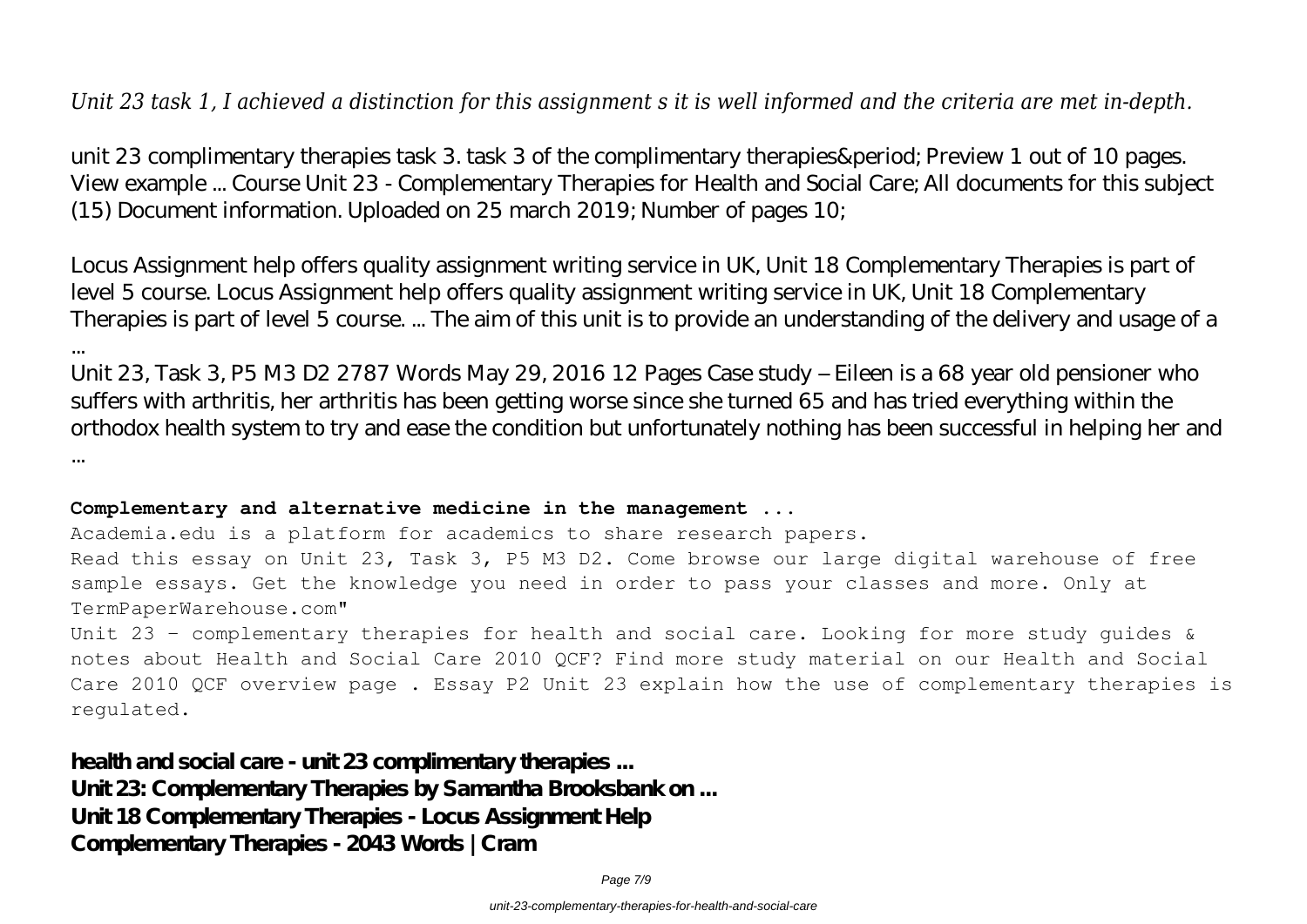range of complementary therapies, particularly their role in relation to conventional medicine. Learners will consider the benefits of complementary therapies for health and wellbeing, as well as identifying any contraindications and health and safety issues in relation to their use. The effectiveness of the regulation of

Unit 23: Complementary Therapies for Health and Social Care

Unit 23 Complementary Therapies For

P2 unit 23 explain how the use of complementary therapies ...

*Make a list of the all the different complementary therapies you can think of If your unsure - have a go!!" Types of Complementary Therapies How many did you think of? 1. Acupuncture 2. Aromatherapy 3. Alexander technique 4. Art Therapy 5. Ayurvedic medicine 5. Bach Flower Unit 23 Complementary Therapies for Health and Social Care ... Unit 23, Task 3, P5 M3 D2 - Term Paper Unit 23 - Complementary Therapies for Health and Social Care Notes & Summaries for Unit 23 -*

*Complementary Therapies for Health and Social Care. Looking for the best notes and summaries for your course Unit 23 - Complementary Therapies for Health and Social Care? On this page you can find popular summaries, study guides and revision notes.*

*Complementary and alternative medicine in the management of pain, dyspnea, and nausea and vomiting near the end of life: a systematic review. CX Pan, RS Morrison, J Ness, A Fugh-Berman, and RM Leipzig.. Review published: 2000.*

*Unit 23 complementary therapies for health and social care ...*

*Unit 23: Complementary Therapies by Courtney Edwards on Prezi*

*Unit 23 Complementary Therapies for Health and Social Care Last document update: ago all* the assignments including assignment 1, 2 and 3 for unit 23. all work has been completed to a distinction criteria and is in a lot of detail. its all marked by my tutor and has been passed and achieves distinction&period: ...

Unit 23 Complementary Therapies for Health and Wellbeing Essay. Unit 23: Complementary Therapies for Health & Social Care P1: Explain the factors that affect access to complementary therapies Factors that could affect access to complementary therapies Page 8/9